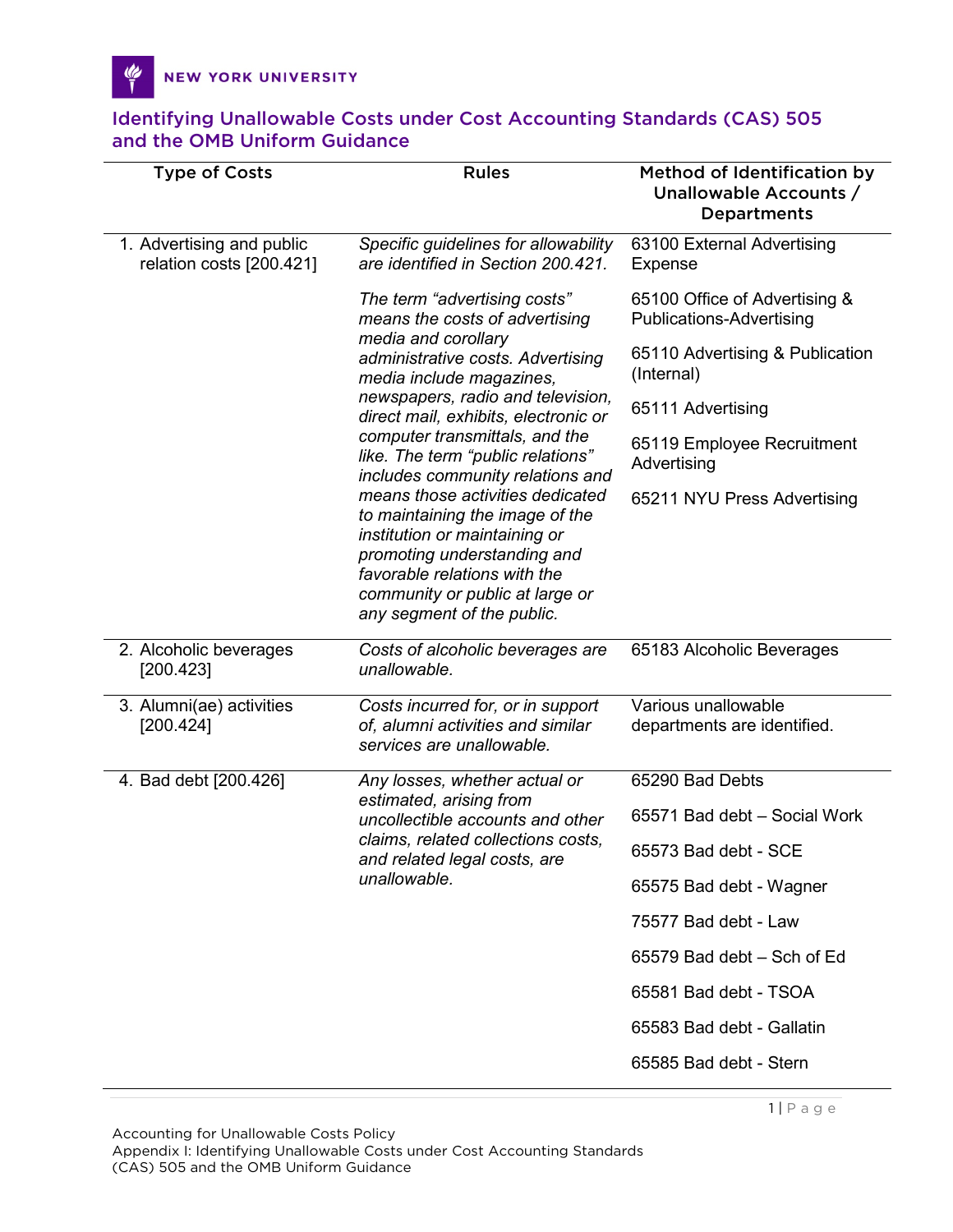| <b>Type of Costs</b>                        | <b>Rules</b>                                                                                                                                                                                                                                                              | Method of Identification by<br>Unallowable Accounts /<br><b>Departments</b>                                                         |
|---------------------------------------------|---------------------------------------------------------------------------------------------------------------------------------------------------------------------------------------------------------------------------------------------------------------------------|-------------------------------------------------------------------------------------------------------------------------------------|
|                                             |                                                                                                                                                                                                                                                                           | 65587 Bad debt - Stern<br>undergrad                                                                                                 |
|                                             |                                                                                                                                                                                                                                                                           | 65589 Bad debt - GSAS                                                                                                               |
|                                             |                                                                                                                                                                                                                                                                           | 65591 Bad debt-WSUC                                                                                                                 |
| 5. Commencement &<br>convocations [200.429, | Costs incurred for<br>commencements and<br>convocations are unallowable,<br>except for those expenses<br>incurred for the administration of<br>student affairs and for services to<br>students, including<br>commencements and<br>convocations.                           | 65140 Awards & Prizes                                                                                                               |
| Appendix III]                               |                                                                                                                                                                                                                                                                           | 65150 Diplomas & Certificates                                                                                                       |
|                                             |                                                                                                                                                                                                                                                                           | 65160 Convocations                                                                                                                  |
| 6. Late-funded pension costs<br>[200.431]   | Increases to normal and past<br>service pension costs caused by<br>a delay in funding the actuarial<br>liability beyond 30 days after<br>each quarter of the year to which<br>such costs are assignable are<br>unallowable.                                               | Under the University's benefit<br>programs, this is not applicable<br>to NYU.                                                       |
| 7. Employee auto<br>allowances [200.431]    | Employee auto allowances are<br>unallowable where personal use<br>applies.                                                                                                                                                                                                | <b>Under NYU's Business</b><br>Expenses policy, personal use<br>expenses are prohibited and will<br>not be reimbursed to employees. |
| 8. Contingency provisions<br>[200.433]      | Amounts for major project scope<br>changes, unforeseen risks, or<br>extraordinary events may not be<br>included. There are certain<br>conditions in which contingencies<br>may be allowed. Please see<br>Section 200.433 in the Uniform<br>Guidance for more information. | Account 64380 Provision/<br>Renovation-Replace & Dept<br>(Org ID) 00030                                                             |
| 9. Fraud defense [200.435]                  | Fraud defense as well as,<br>prosecuting claims against the<br>government, patent infringement<br>and costs associated with legal<br>convictions are all unallowable.                                                                                                     | All legal costs are identified and<br>analyzed for identifying<br>unallowable costs.                                                |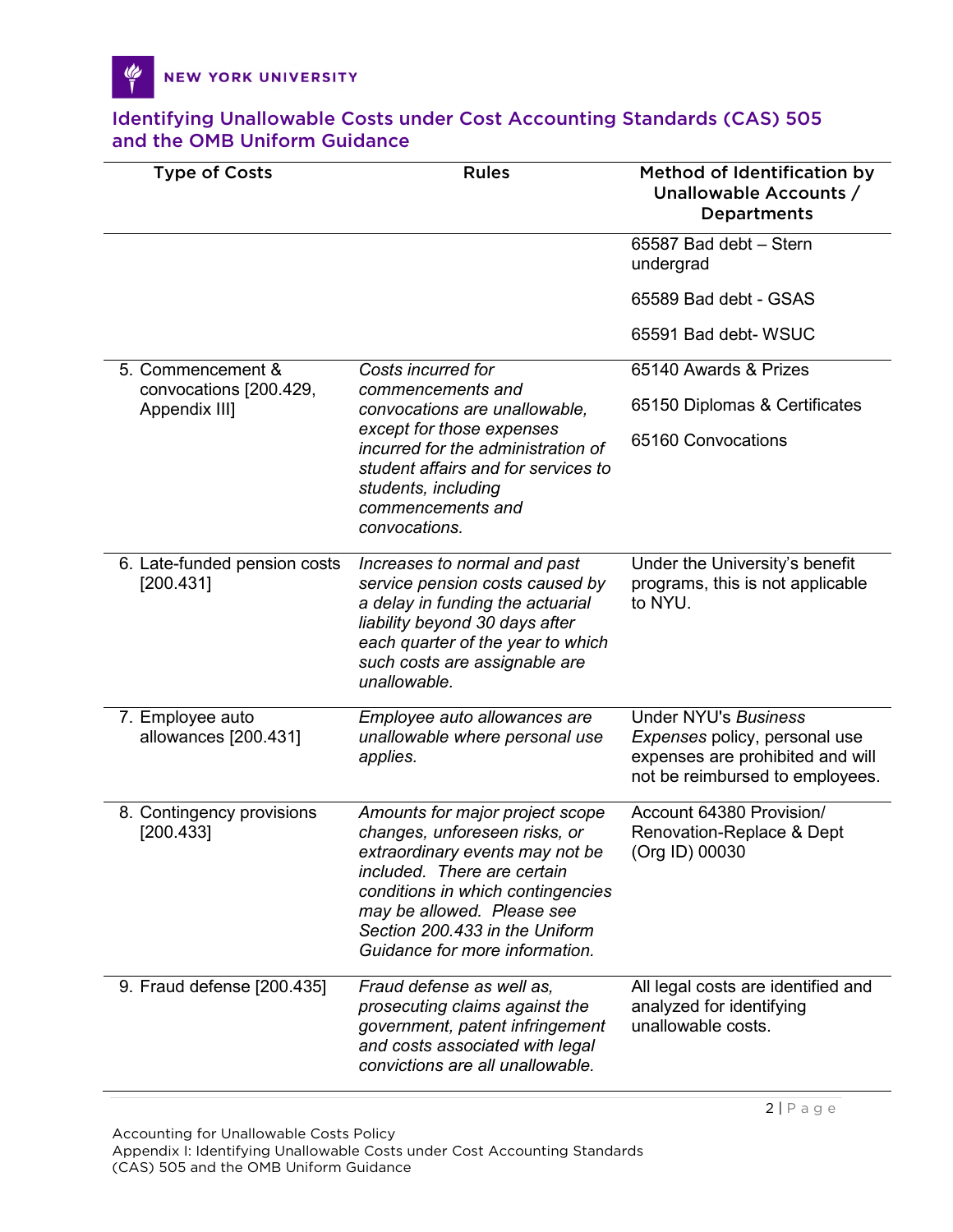Y

| <b>Type of Costs</b>               | <b>Rules</b>                                                                                                                                                                                                                                                                                                                                                       | Method of Identification by<br>Unallowable Accounts /<br><b>Departments</b>                                                        |
|------------------------------------|--------------------------------------------------------------------------------------------------------------------------------------------------------------------------------------------------------------------------------------------------------------------------------------------------------------------------------------------------------------------|------------------------------------------------------------------------------------------------------------------------------------|
| 10. Legal services [200.435]       | Regulations generally permit<br>recovery of 80% of legal<br>expenses where the institution<br>successfully defends itself<br>against misconduct claims.<br>Please refer to Section 200.435<br>for specific guidelines.                                                                                                                                             | Department (Org ID) 04080                                                                                                          |
| 11. Legal Settlements<br>[200.435] | Costs incurred by the institution<br>in connection with defense of<br>suits brought by its employees or<br>ex-employees under section 2 of<br>Major Fraud Act of 1988,<br>including costs of all relief<br>necessary to make such<br>employee whole, where the<br>institution was found liable or<br>settled, are unallowable.                                     | Managed by Office of General<br>Counsel. Expenses are coded to<br>accounts 60430 (Legal Fees) or<br>60455 (Professional Services). |
| 12. Donations & gifts<br>[200.434] | Donations or contributions made<br>by the University, regardless of<br>the recipient, are unallowable.                                                                                                                                                                                                                                                             | 63280 China & Glassware                                                                                                            |
| 13. Entertainment [200.438]        | Costs of entertainment, including                                                                                                                                                                                                                                                                                                                                  | 63296 Music and Flowers                                                                                                            |
|                                    | amusement, diversion, and social<br>activities and any associated<br>costs are unallowable, except<br>where specific costs that might<br>otherwise be considered<br>entertainment have a<br>programmatic purpose and are<br>authorized either in the approved<br>budget for the Federal award or<br>with prior written approval of the<br>Federal awarding agency. | 63445 Tickets                                                                                                                      |
|                                    |                                                                                                                                                                                                                                                                                                                                                                    | 65182 Dinner & Meeting                                                                                                             |
| 14. Lobbying [200.450]             | Costs incurred in attempting to<br><i>improperly influence, either</i><br>directly or indirectly, an employee<br>or officer to the executive branch<br>of the Federal Government to<br>give consideration or to act<br>regarding a sponsored project or                                                                                                            | Managed by University<br>Relations.                                                                                                |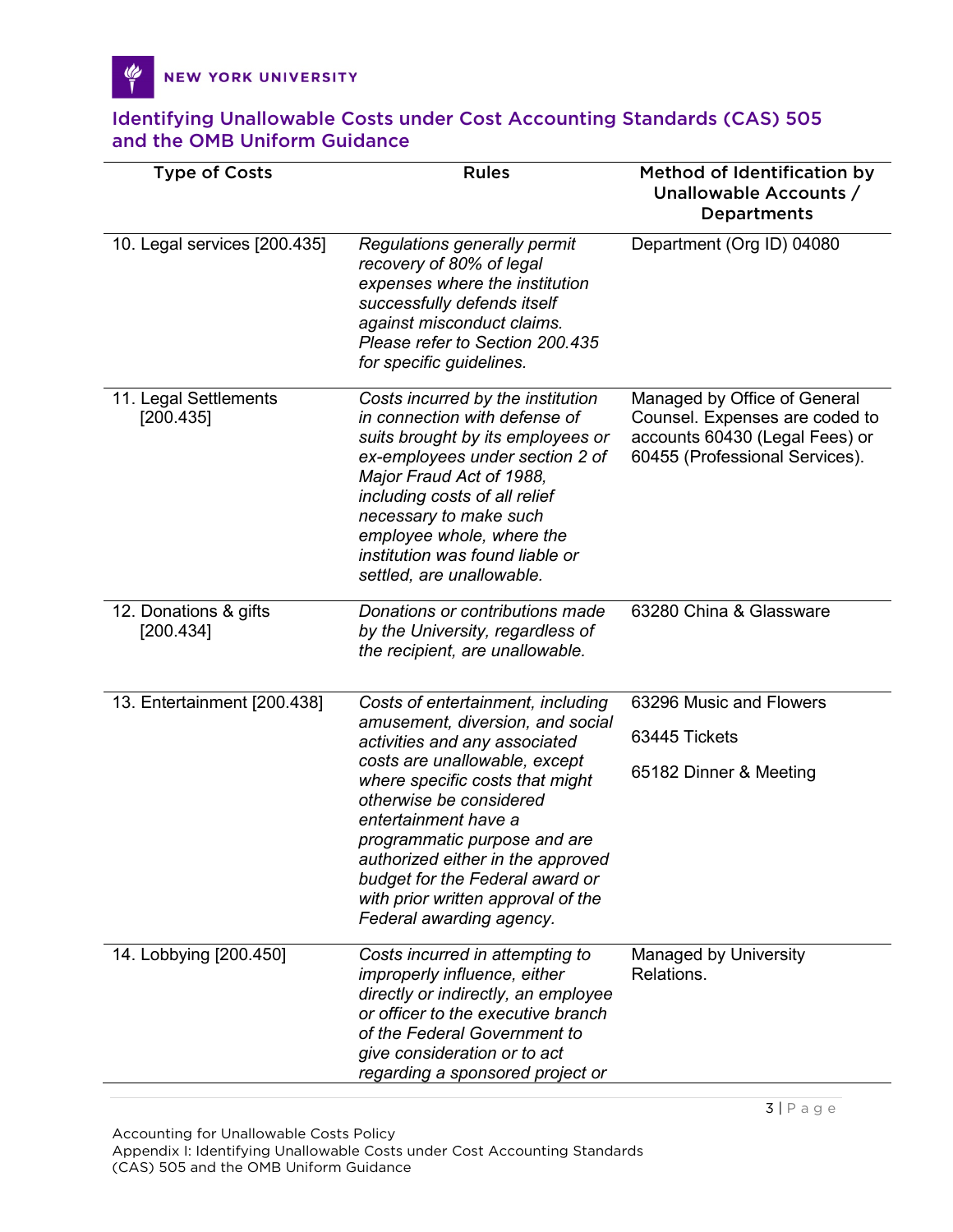৻৻

| <b>Type of Costs</b>                         | <b>Rules</b>                                                                                                                                                                                                                                                                                                                                                                       | Method of Identification by<br>Unallowable Accounts /<br><b>Departments</b>                                                         |
|----------------------------------------------|------------------------------------------------------------------------------------------------------------------------------------------------------------------------------------------------------------------------------------------------------------------------------------------------------------------------------------------------------------------------------------|-------------------------------------------------------------------------------------------------------------------------------------|
|                                              | a regulatory matter are<br>unallowable. Improper influence<br>means any influence that induces<br>or tends to induce a Federal<br>government employee or officer<br>to give consideration or to act<br>regarding a Federal government<br>sponsored project or regulatory<br>matter on any basis other than<br>the merits of the matter.                                            |                                                                                                                                     |
| 15. Fines and penalties<br>[200.441]         | Costs resulting from non-Federal<br>entity violations of, alleged<br>violations of, or failure to comply<br>with, Federal, state, tribal, local or<br>foreign laws and regulations are<br>unallowable, except when<br>incurred as a result of compliance<br>with specific provisions of the<br>Federal award, or with prior<br>written approval of the Federal<br>awarding agency. | 67402 Payroll tax - Penalties                                                                                                       |
| 16. Personal use expenses<br>[200.445]       | Costs of goods or services for<br>personal use of the institution's<br>employees are unallowable<br>regardless of whether the cost is<br>reported as taxable income to the<br>employee.                                                                                                                                                                                            | <b>Under NYU's Business</b><br>Expenses policy, personal use<br>expenses are prohibited and will<br>not be reimbursed to employees. |
| 17. Employee housing<br>allowances [200.445] | Costs of housing (e.g.,<br>depreciation, maintenance,<br>utilities, furnishings, rent),<br>housing allowances and personal<br>living expenses are only<br>allowable as direct costs<br>regardless of whether reported as<br>taxable income to the employees.<br>In addition, to be allowable direct<br>costs must be approved in<br>advance by a Federal awarding<br>agency.       | 63122 Faculty Housing Exp -<br>Law Fdn<br>63124 Faculty Children Schlp-<br>Law Fdn<br>65191 Faculty Housing Program                 |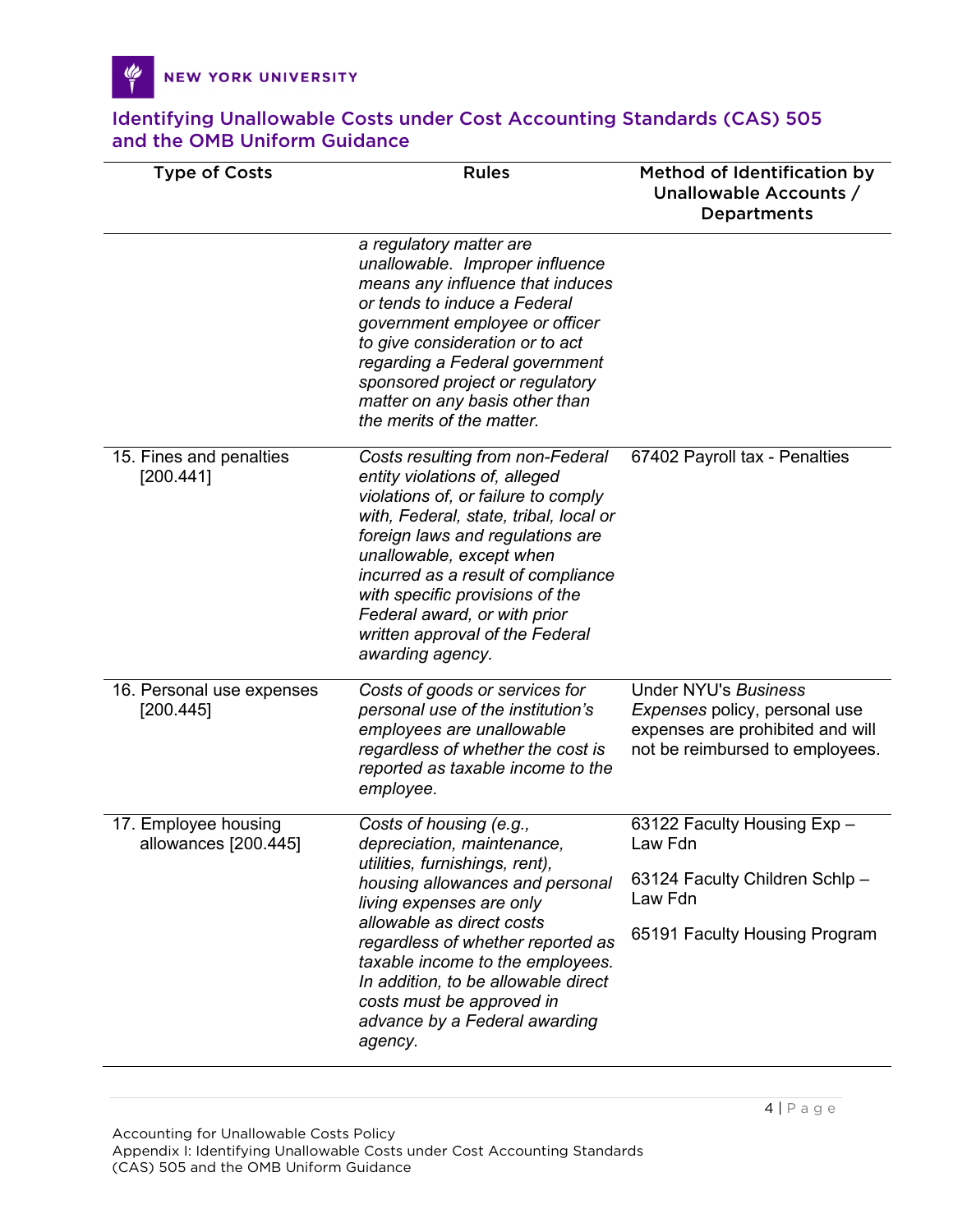| 18. Insurance against defects<br>[200.447]     | Costs of insurance with respect<br>to any costs incurred to correct<br>defects in the non-Federal<br>entity's materials or workmanship<br>are unallowable.                                                                                                                                                                                                                                                                                                                          | The University does not normally<br>incur expenses for insurance<br>against defects. If such<br>expenses are incurred, they will<br>be excluded during the<br>preparation of the F&A cost<br>proposal. |
|------------------------------------------------|-------------------------------------------------------------------------------------------------------------------------------------------------------------------------------------------------------------------------------------------------------------------------------------------------------------------------------------------------------------------------------------------------------------------------------------------------------------------------------------|--------------------------------------------------------------------------------------------------------------------------------------------------------------------------------------------------------|
| 19. Medical malpractice<br>insurance [200.447] | Medical liability insurance is an<br>allowable cost of Federal<br>research programs only to the<br>extent that the Federal research<br>programs involve human subjects<br>or training of participants in<br>research techniques. Medical<br>liability insurance costs must be<br>treated as a direct cost and must<br>be assigned to individual projects<br>based on the manner in which<br>the insurer allocates the risk to<br>the population covered by the<br><i>insurance.</i> | Not applicable to NYU                                                                                                                                                                                  |
| 20. Fundraising/investing<br>[200.442]         | Costs of organized fund raising,<br>including financial campaigns,                                                                                                                                                                                                                                                                                                                                                                                                                  | 60431 Broker/Dealer Fees                                                                                                                                                                               |
|                                                | endowment drives, solicitation of<br>gifts and bequests and similar<br>expenses incurred solely to raise<br>capital or obtain contributions are<br>unallowable.                                                                                                                                                                                                                                                                                                                     | Dept 19020 Investment Office                                                                                                                                                                           |
| 21. Interest [200.449]                         | Costs incurred for interest on<br>borrowed capital, temporary use<br>of endowment funds, or the use<br>of the non-Federal entity's own<br>funds, however represented, are<br>unallowable. Financing costs<br><i>(including interest) to acquire,</i><br>construct, or replace capital<br>assets are allowable, subject to<br>the conditions and requirements<br>identified in Section 200.449.                                                                                      | 65293 SCE credit cards fees                                                                                                                                                                            |
|                                                |                                                                                                                                                                                                                                                                                                                                                                                                                                                                                     | 65570 M/C Visa Int - Social<br>Work                                                                                                                                                                    |
|                                                |                                                                                                                                                                                                                                                                                                                                                                                                                                                                                     | 65572 M/C Visa Int - SCE                                                                                                                                                                               |
|                                                |                                                                                                                                                                                                                                                                                                                                                                                                                                                                                     | 65574 M/C Visa Int - Wagner                                                                                                                                                                            |
|                                                |                                                                                                                                                                                                                                                                                                                                                                                                                                                                                     | 65576 M/C Visa Int - Law                                                                                                                                                                               |
|                                                |                                                                                                                                                                                                                                                                                                                                                                                                                                                                                     | 65578 M/C Visa Int - Sch of Ed                                                                                                                                                                         |
|                                                |                                                                                                                                                                                                                                                                                                                                                                                                                                                                                     | 65580 M/C Visa Int - TSOA                                                                                                                                                                              |
|                                                |                                                                                                                                                                                                                                                                                                                                                                                                                                                                                     | 65582 M/C Visa Int - Gallatin                                                                                                                                                                          |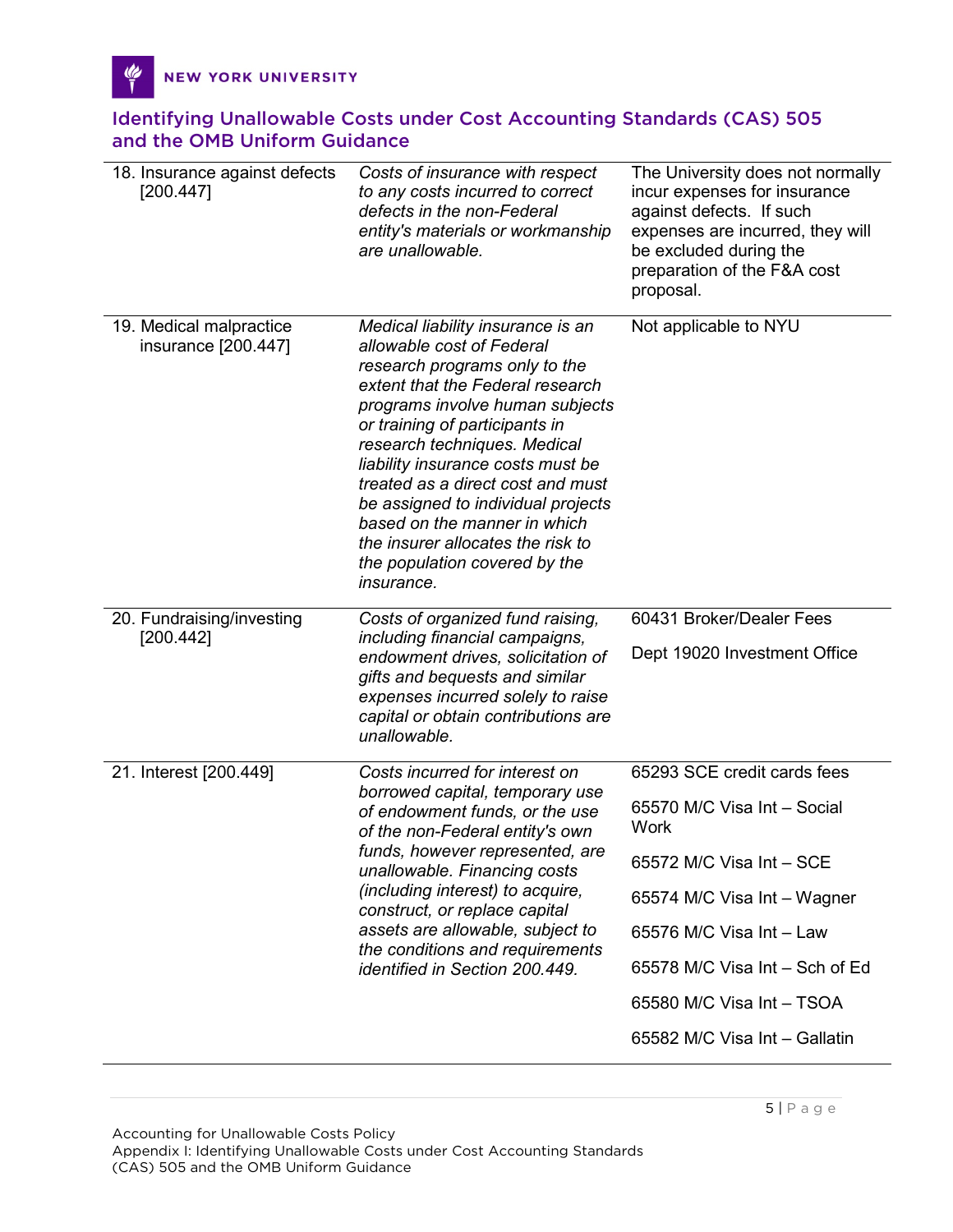|                                                                              |                                                                                                                                                                                                                                                                                                                                                                                                                                                                                                  | 65584 M/C Visa Int - Dental                                                                                                                                                                                                                                      |
|------------------------------------------------------------------------------|--------------------------------------------------------------------------------------------------------------------------------------------------------------------------------------------------------------------------------------------------------------------------------------------------------------------------------------------------------------------------------------------------------------------------------------------------------------------------------------------------|------------------------------------------------------------------------------------------------------------------------------------------------------------------------------------------------------------------------------------------------------------------|
|                                                                              |                                                                                                                                                                                                                                                                                                                                                                                                                                                                                                  | 65586 M/C Visa Int - Stern                                                                                                                                                                                                                                       |
|                                                                              |                                                                                                                                                                                                                                                                                                                                                                                                                                                                                                  | 65588 M/C Visa Int - Stern<br>Undergrad                                                                                                                                                                                                                          |
|                                                                              |                                                                                                                                                                                                                                                                                                                                                                                                                                                                                                  | 65590 M/C Visa Int - GSAS                                                                                                                                                                                                                                        |
|                                                                              |                                                                                                                                                                                                                                                                                                                                                                                                                                                                                                  | 65592 M/C Visa Int - WSUC                                                                                                                                                                                                                                        |
|                                                                              |                                                                                                                                                                                                                                                                                                                                                                                                                                                                                                  | 65710 M/C Visa Expense                                                                                                                                                                                                                                           |
|                                                                              |                                                                                                                                                                                                                                                                                                                                                                                                                                                                                                  | 65720 Gen Int Exp - Credit Card<br>Fees                                                                                                                                                                                                                          |
|                                                                              |                                                                                                                                                                                                                                                                                                                                                                                                                                                                                                  | $67702$ Interest Exp – W.Sq.                                                                                                                                                                                                                                     |
| 22. Covering overruns and<br>losses on other sponsored<br>projects [200.451] | These costs are unallowable.                                                                                                                                                                                                                                                                                                                                                                                                                                                                     | For the policies and procedures<br>associated with overruns, see<br><b>Award Closeout Policy for</b><br>Sponsored Programs.                                                                                                                                      |
| 23. Meetings & conferences<br>[200.432]                                      | Allowable conference costs paid<br>by the non-Federal entity as a<br>sponsor or host of the conference<br>may include rental of facilities,<br>speakers' fees, costs of meals<br>and refreshments, local<br>transportation, and other items<br>incidental to such conferences<br>unless further restricted by the<br>terms and conditions of the<br>Federal award. As needed, the<br>costs of identifying, but not<br>providing, locally available<br>dependent-care resources are<br>allowable. | Expenses related to meetings<br>and conferences for business<br>purposes are treated as<br>allowable direct costs. When<br>these meetings do not meet the<br>test of business purposes, their<br>associated expenses must be<br>identified as unallowable costs. |
| 24. Memberships in social &<br>civic clubs [200.454]                         | These costs are unallowable.                                                                                                                                                                                                                                                                                                                                                                                                                                                                     | 65291 - Membership Dues                                                                                                                                                                                                                                          |
| 25. Private patent<br>development [200.448]                                  | Patent-related costs where the<br>Federal government holds an<br>interest are allowable. Where<br>only private patent rights apply,<br>related costs are unallowable.                                                                                                                                                                                                                                                                                                                            | Expenses associated with NYU-<br>owned patent development are<br>separately identified and<br>recorded.                                                                                                                                                          |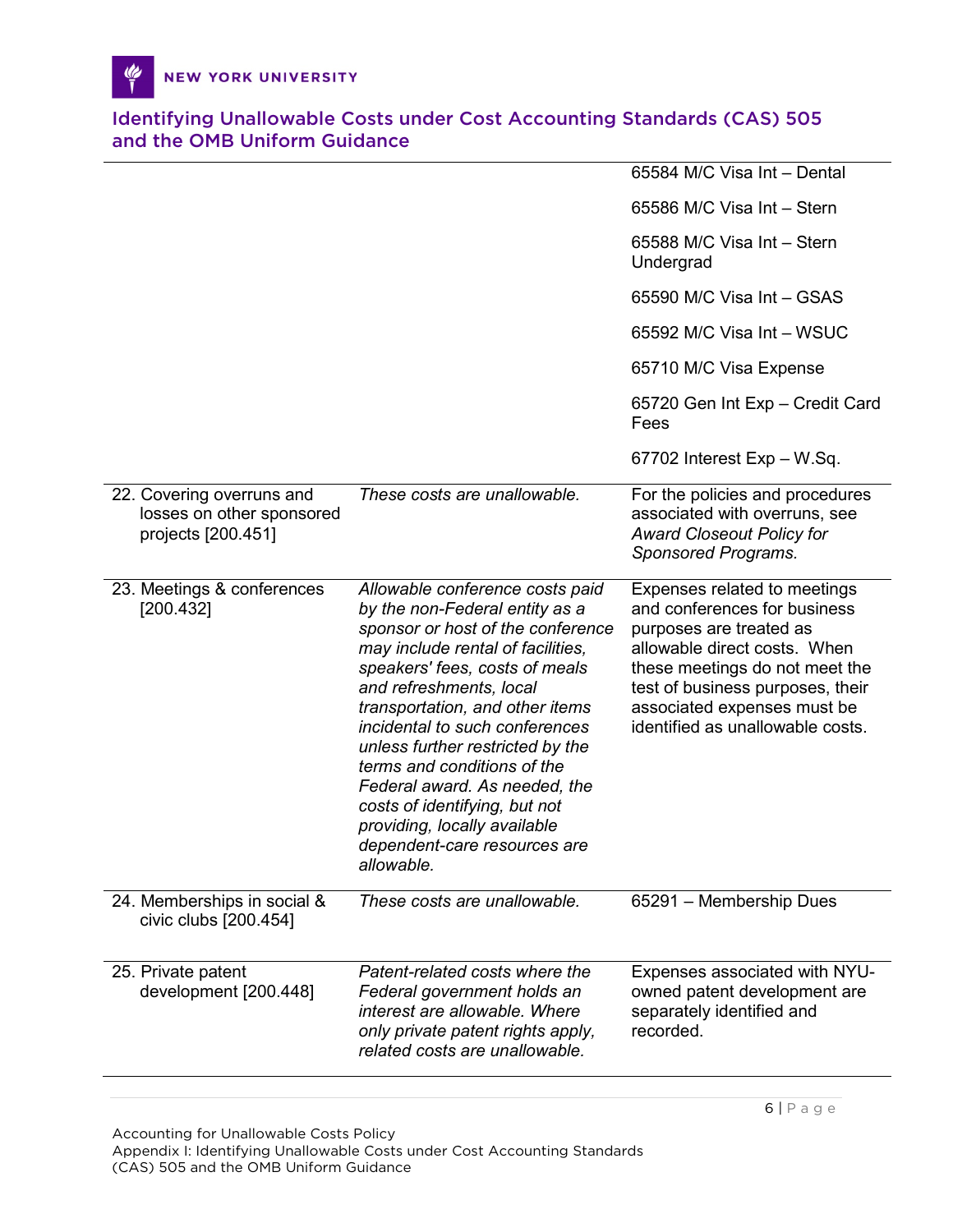| 26. Pre-award costs [200.458]           | Pre-award costs are those<br>incurred prior to the effective date<br>of the Federal award directly<br>pursuant to the negotiation and in<br>anticipation of the Federal award<br>where such costs are necessary<br>for efficient and timely<br>performance of the scope of<br>work. Such costs are allowable<br>only to the extent that they would<br>have been allowable if incurred<br>after the date of the Federal<br>award and only with the written<br>approval of the Federal awarding<br>agency. | For the treatment of pre-<br>agreement costs, see Opening<br>or Modifying a Project Policy                                                                                                                                                                                                                    |
|-----------------------------------------|----------------------------------------------------------------------------------------------------------------------------------------------------------------------------------------------------------------------------------------------------------------------------------------------------------------------------------------------------------------------------------------------------------------------------------------------------------------------------------------------------------|---------------------------------------------------------------------------------------------------------------------------------------------------------------------------------------------------------------------------------------------------------------------------------------------------------------|
| 27. Recruiting costs [200.463]          | Most recruiting costs are<br>allowable. However, "Special<br>emoluments, fringe benefits, and<br>salary allowances incurred to<br>attract professional personnel<br>that do not meet the test of<br>reasonableness or do not<br>conform with the established<br>practices of the non-Federal<br>entity, are unallowable.                                                                                                                                                                                 | See Item 1, advertising for<br>personnel recruiting for<br>allowable advertising. Those<br>recruiting costs that do not meet<br>the test of reasonableness or do<br>not conform with the established<br>practices of the University will be<br>identified during the preparation<br>of the F&A cost proposal. |
| 28. Selling & marketing<br>[200.467]    | Costs of selling and marketing<br>any products or services of the<br>non-Federal entity (unless<br>allowed under Section 200.421<br>Advertising and public relations.)<br>are unallowable, except as direct<br>costs, with prior approval by the<br>Federal awarding agency when<br>necessary for the performance of identifiable as unallowable.<br>the Federal award.                                                                                                                                  | Allowable advertising costs<br>incurred for personnel recruiting<br>are recorded using Account<br>65119 Employee Recruitment<br>Advertising. All other advertising<br>costs are treated as unallowable<br>and are recorded using various<br>account codes (see Item 1)                                        |
| 29. Student activity costs<br>[200.469] | Student activity costs are<br>unallowable, except where<br>permitted by the sponsored<br>agreement.                                                                                                                                                                                                                                                                                                                                                                                                      | Identified in In Department<br>Range 075XX.                                                                                                                                                                                                                                                                   |